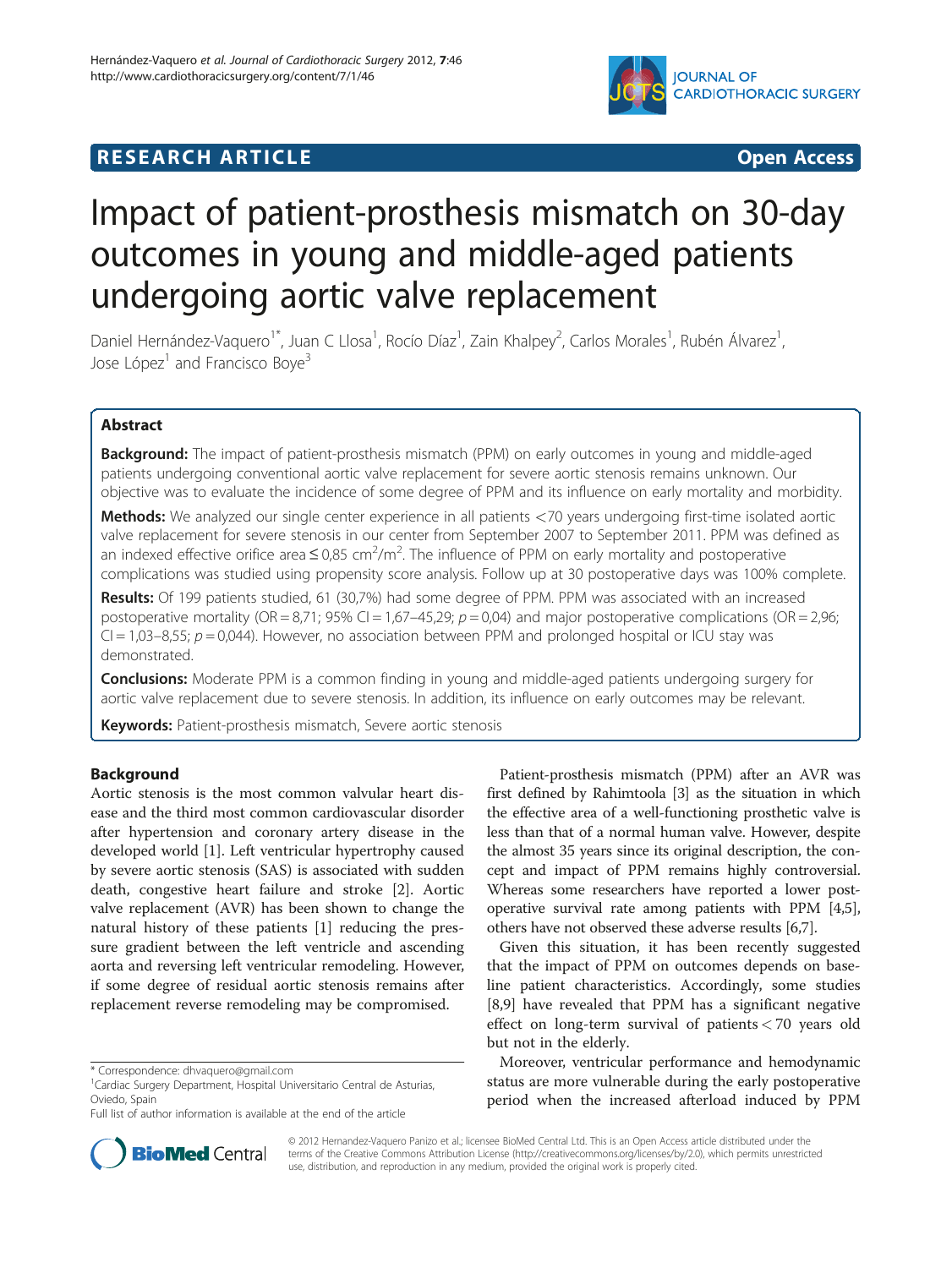may be particularly deleterious, resulting in an increased postoperative mortality [[2\]](#page-5-0).

However, at our knowledge no previous reports have investigated the incidence and the impact of PPM on mortality and morbidity during the first 30 postoperative days in patients under 70 years after conventional AVR. For this purpose, we studied a consecutive series of that subgroup of patients who underwent isolated first-time AVR for SAS in our center.

#### Methods

#### Patient population and data collection

Between September 2007 and September 2011, 199 patients > 18 and< 70 years old underwent isolated first-time AVR for SAS with or without some degree of associated aortic regurgitation in the Cardiac Surgery Department of the Hospital Universitario Central de Asturias (Oviedo, Spain). To avoid a heterogeneous series, patients with significant coronary artery disease, those with previous percutaneous coronary interventions, or those who required concomitant mitral or tricuspid valve surgery or ascending aorta replacement were excluded.

Coronary angiography and transthoracic echocardiography were performed in all patients within the 12 and 6 months prior to the intervention respectively. Clinical, operative, and outcomes data were prospectively collected and validated. Database was queried retrospectively. All discharged patients were clinically assessed one month after the operation in our outpatient clinic. Follow-up at 30 postoperative days was 100% complete. The study was approved by the regional ethics committee.

#### Definition of PPM and study end-points

PPM was defined as the indexed effective orifice area  $(IEOA) \le 0.85$  cm<sup>2</sup>/m<sup>2</sup> and was considered severe when the IOEA was  $\leq 0.65$  cm<sup>2</sup>/m<sup>2</sup> [[10,11](#page-5-0)]. To calculate the IEOA we divided between the in vivo EOA measurements for each prosthesis and the body surface area (BSA) which was calculated using the Dubois formula [[6\]](#page-5-0). We used the data published for the in vivo EOA values [[12-17\]](#page-5-0) (Table 1) due to its ability to predict the postoperative gradients [[4,18,19\]](#page-5-0), whereas ex-vivo measurements reported by manufacturers overestimate the true prosthetic valve EOA [\[13,18\]](#page-5-0), and consequently, result in a low sensitivity for the prediction of PPM [[11](#page-5-0)].

We analyzed the influence of PPM on 30 day mortality and postoperative complications. For statistical power enhancement, postoperative complications were pooled into major complications: postoperative acute myocardial infarction (AMI), stroke, reoperation for bleeding and new need for balloon counterpulsation and minor complications: pericardial drainage, new need for permanent pacemaker, pneumonia, persistent atrial fibrillation (AF) and

Table 1 In vivo effective orifice area values corresponding to each valve

| <b>Prosthetic valve</b> |         |         |         |         | 19 mm 21 mm 23 mm 25 mm Reference |
|-------------------------|---------|---------|---------|---------|-----------------------------------|
| Mechanical              |         |         |         |         |                                   |
| St Jude M Regent        | 1,6(22) | 2(42)   | 2,2(26) | 2.5(17) | [12]                              |
| Carbomedics             | 1(1)    | 1,5(9)  | 1,6(22) | 2(11)   | [13]                              |
| Carbomedics Top Hat     | 1,1(4)  | 1,2(4)  | 1,4(16) | 1,6(0)  | $[14]$                            |
| MCRI On-X               | 1,5(2)  | 1,7(0)  | 2(1)    | 2,4(0)  | $[15]$                            |
| Bioprosthesis           |         |         |         |         |                                   |
| Mitroflow               | 1,2(3)  | 1,4(10) | 1,6(7)  | (0)     | $[16]$                            |
| Labcor                  | (0)     | 1.1(1)  | 1,4(0)  | 1,5(0)  | [17]                              |

In parentheses, the number of patients with that valve in our series.

late extubation. The influence of PPM on intensive care unit (ICU) and total hospital stay was separately analyzed.

## Echocardiographic assessment

All the patients underwent a complete M-mode, 2 dimensional, and Doppler transthoracic echocardiography before surgery. Left ventricular ejection fraction was calculated using Simpson's formula from biplane apical four and two chambers views. The severity of aortic stenosis was graded by integration of Doppler methods, continuity equation and planimetry and the degree of aortic regurgitation was determined primarily by the width of the regurgitant jet determined by color Doppler and then calculating the regurgitant orifice area and characterizing the reversed flows in descending aorta.

#### Surgical technique

All patients were approached through a standard full median sternotomy, under cardiopulmonary bypass with moderate hypothermia. Myocardial protection was accomplished by antegrade and retrograde cristaloid cardioplegia with Celsior<sup>®</sup> solution (Genzyme, United States). The largest suitable prosthesis was always implanted in supraannular position using the specific manufacturer's devices. Valvular prostheses were implanted with mattress sutures with teflon pledgets. The final decision as to the type of prosthesis to be implanted was made by the surgeon at the time of surgery taking into account the preoperative characteristics and the intraoperative findings.

#### Statistical analysis

Shapiro-Wilk test was used to verify the normality of quantitative variables. Continuous variables were expressed as mean ± standard deviation or median (interquartile range), as appropiate. Categorical variables were expressed as absolute number (percentage). Comparisons of proportions were performed using the  $\chi^2$  test or Fisher's exact test, as appropriate. Group comparison for continuous variables was tested with the Student's unpaired  $T$  test in case of normal distribution or Mann–Whitney U test otherwise.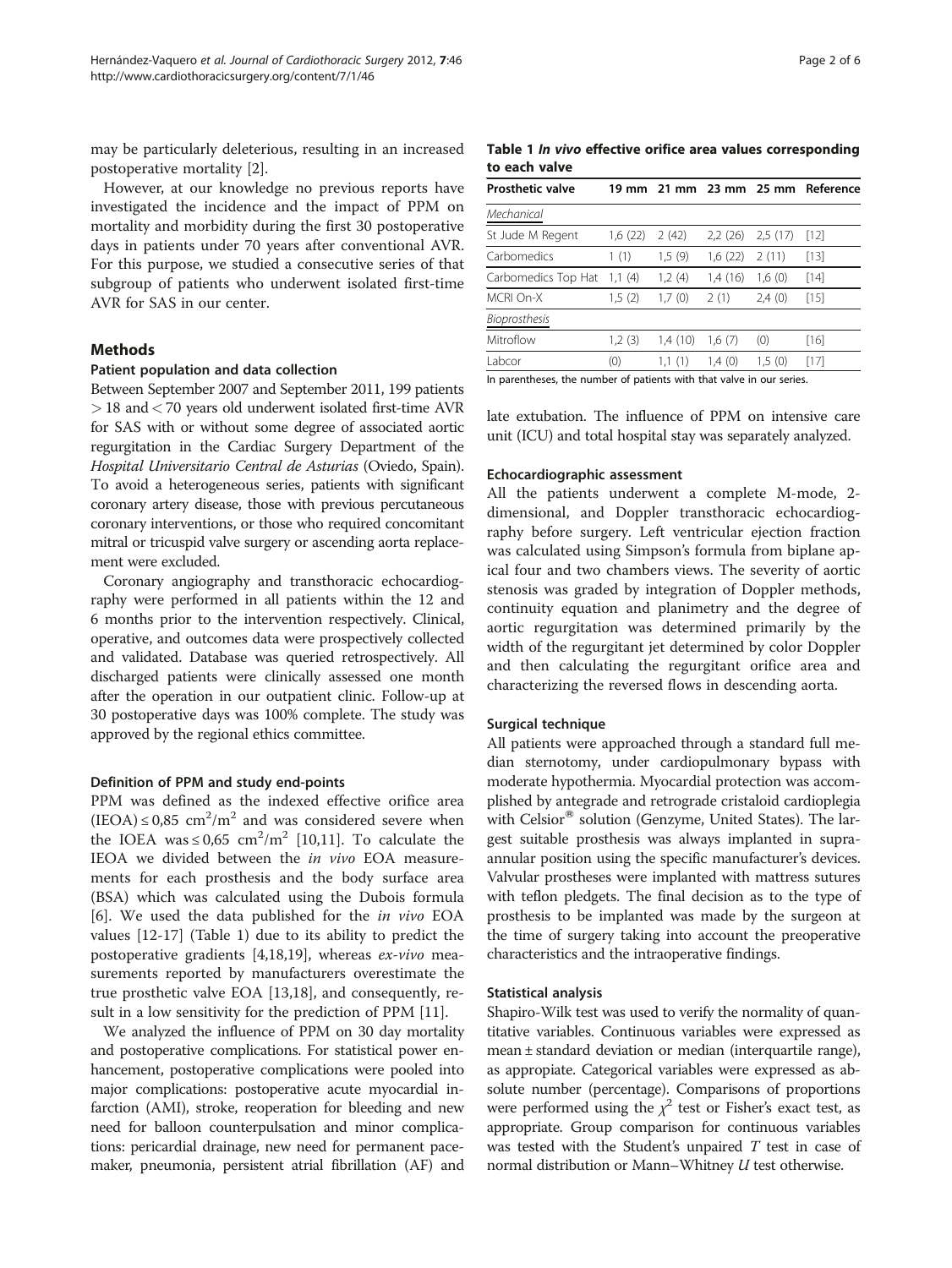<span id="page-2-0"></span>To minimize potential selection bias typical of observational reports, a propensity score (PS) analysis was undertaken. This is the probability that PPM occurs in a patient given his or her baseline and surgical characteristics. To calculate PS we created a non-parsimonious logistic regression model where PPM acted as a dependent variable and, as predictors, all the variables that differed according to the PPM in the univariate analysis (Tables 2 and 3) and those that, although did not differ, were considered clinically relevant. We verified the supposition of linearity for the continuous variables and the lack of colinearity between the predictors. The discrimination and calibration of the model were evaluated by area under the receiver operating characteristic curve and Hosmer-Lemeshow test for goodness of fit.

Odds ratios (ORs) were calculated by a logistic regression model for in-hospital outcomes with PPM as the exposure variable and PS as the covariate. All analyses were stratified

Table 2 Preoperative patient characteristics

|                                                       | Without PPM With PPM |                  | p     |
|-------------------------------------------------------|----------------------|------------------|-------|
| Age                                                   | $61(56-66)$          | 64 (57-68)       | 0,046 |
| Women                                                 | 49 (35,5%)           | 18 (29,5%)       | 0,41  |
| HT                                                    | 77 (55,8%)           | 34 (55,7%)       | 0,99  |
| <b>DM</b>                                             | 22 (15,9%)           | 15 (25%)         | 0,13  |
| Hypercholesterolemia                                  | 70 (50,7%)           | 27 (44,3%)       | 0,4   |
| <b>BSA</b>                                            | $1,82 \pm 0,2$       | $1,91 \pm 0,16$  | 0,002 |
| <b>BMI</b>                                            | $28,84 \pm 4,29$     | $30,07 \pm 4,27$ | 0,086 |
| Peripheral arterial disease                           | 13 (9,4%)            | 11 (18%)         | 0,085 |
| CPD                                                   | 20 (14,5%)           | 11 (18%)         | 0,52  |
| Previous stroke                                       | 4 (2,9%)             | 4 (6,6%)         | 0,22  |
| Previous neurological dysfunction                     | 4 (2,9%)             | $0(0\%)$         | 0,18  |
| Preoperative creatinine concentration 0,94 (0,8-1,09) |                      | $1(0,86-1,17)$   | 0,043 |
| Previous AF                                           | 18 (13%)             | 7(11,5%)         | 0,76  |
| Previous AMI                                          | $1(0,7\%)$           | 1(1,6%)          | 0,55  |
| LVD                                                   | 16 (11,6%)           | 7(11,5%)         | 0,98  |
| <b>SPHT</b>                                           | 14 (10,1%)           | 9 (14,8%)        | 0,35  |
| Peak transaortic pressure gradient                    | 81 (70-91)           | $81(71-93)$      | 0,93  |
| Associated aortic regurgitation                       | 27 (19,6%)           | 16 (26,2%)       | 0,29  |
| Emergency surgery                                     | 4 (2,9%)             | $1(1,6\%)$       | 0,61  |
| Logistic EuroSCORE                                    | $2,8(2,1-4,6)$       | $2,9(2,1-5,1)$   | 0,51  |
| Previous pacemaker implantation                       | $0(0\%)$             | $2(3,3\%)$       | 0,033 |
| NYHA functional class III-IV                          | 67 (48,6%)           | 30 (49,2%)       | 0,93  |
| Etiology                                              |                      |                  |       |
| Degenerative disease                                  | 90 (65,2%)           | 41 (67,2%)       | 0,78  |
| Congenital disease                                    | 37 (26,8%)           | 13 (21,3%)       | 0,41  |
| Rheumatic disease                                     | 11 (8%)              | 7 (11,5%)        | 0,43  |

HT: HYPERTENSION; DM: DIABETES MELLITUS; BSA: BODY SURFACE AREA; BMI: BODY MASS INDEX; COPD: CHRONIC PULMONARY DISEASE; AF: ATRIAL FIBRILLATION; AMI; ACUTE MYOCARDIAL INFARCTATION; LVD: LEFT VENTRICULAR DYSFUNCTION; SPHT; SEVERE PULMONAR HYPERTENSION; NYHA: NEW YORK HEART ASSOCIATION.

|  |  |  | Table 3 Characteristics of the surgical procedure |  |  |  |  |  |  |  |
|--|--|--|---------------------------------------------------|--|--|--|--|--|--|--|
|--|--|--|---------------------------------------------------|--|--|--|--|--|--|--|

|                                          | Without PPM With PPM |                   | D       |
|------------------------------------------|----------------------|-------------------|---------|
| Previous balloon counterpulsation 0 (0%) |                      | $1(1.6\%)$        | 0.13    |
| CPB time                                 | 68 (56-80)           | 76 (67-101) 0,004 |         |
| Aortic cross-clamp time                  | 54 (46–65)           | $62(48-71)$       | 0.032   |
| Bioprosthesis                            | $6(4.3\%)$           | 14 (23%)          | < 0.001 |

CPB: CARDIOPULMONAR BYPASS.

by main surgeon and year of surgery. The Enter-method was employed in all regression models and a two-sided  $p$ value< 0,05 was considered statistically significant.

#### Definitions

Severe aortic stenosis: aortic valve area of less than  $1 \text{ cm}^2$ , mean gradient greater than 40 mmHg or jet velocity greater than 4 m/s measured by preoperative echocardiography.

Left ventricular dysfunction (LVD): left ventricular ejection fraction  $< 50\%$ .

Severe pulmonary hypertension (SPHT): systolic pulmonary artery pressure  $> 50$  mmHg.

Coronary artery disease: > 50% reduction in vessel diameter in at least one angiographic plane.

Associated aortic regurgitation: concomitant grade III or IV aortic regurgitation by transthoracic echocardiography.

Emergency surgery: the operation that is required within 24 hours since onset of symptoms due to unstable critical status or life-threatening situation.

Chronic pulmonary disease: long term use of bronchodilators or steroids for lung disease.

Peripheral arterial disease: carotid stenosis > 50%, claudication or previous or planned intervention on the abdominal aorta, limb arteries or carotids.

Postoperative period: that conducted during hospital stay or 30 days after surgery if previously discharged.

Postoperative AMI: troponin T level  $\geq 1$  ng/ml associated with compatible electrocardiographic (usually new left bundle branch block or new Q waves) and echocardiographic findings.

Postoperative stroke: clinically compatible neurological event that persists for at least 24 hours.

Persistent postoperative AF: atrial fibrillation at discharge in patients with preoperative sinus rhythm.

Late extubation: carried out after the first 24 hours post-surgery.

Prolonged ICU and total hospital stay: 75 percentile of our series was selected (more than 3 days for ICU and more than 11 days for total hospital stay).

# Results

#### Patient characteristics and surgical data

During the study period, 199 patients met the inclusion criteria. Sixty-seven (33,7%) were women and the median age was 62 (57–67) years old (Figure [1\)](#page-3-0).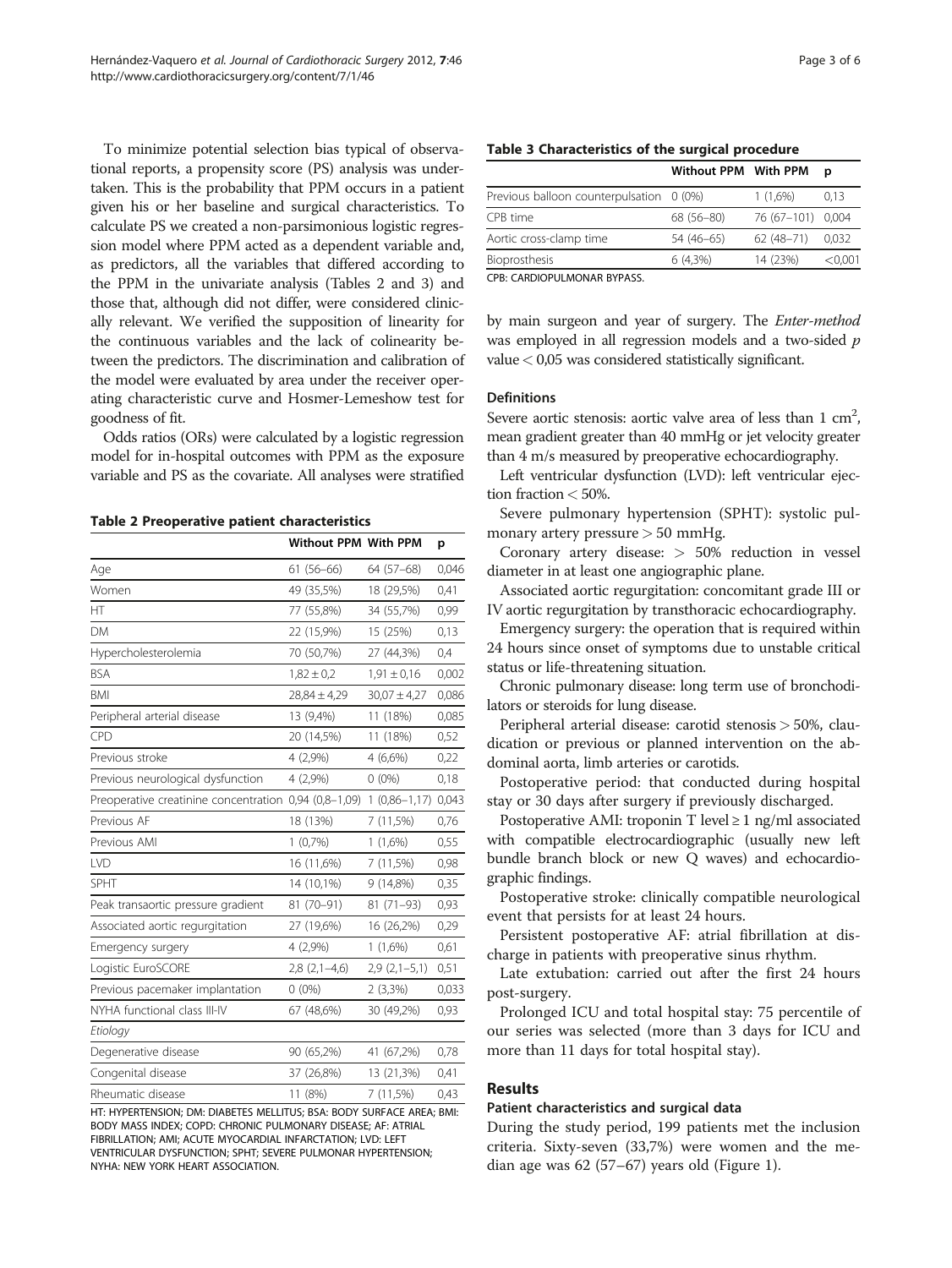Sixty-one (30,7%) patients had some degree of PPM and their IEOA was 0,76 (0,71–0,81) versus 1,08 (0,95–1,19) in the patients with no PPM. Only 6 (3%) patients had severe PPM. As depicted in Table [2](#page-2-0), patients with PPM were older and had higher body surface area, higher preoperative creatinine levels and greater proportion of previous pacemaker. In addition, patients with PPM had longer cardiopulmonary bypass and aortic cross-clamp times and greater percentage of tissue valves implanted (Table [3\)](#page-2-0).

#### Postoperative mortality

Five patients (8,2%) with and one (0,7%) without PPM died during the postoperative period ( $p = 0.004$ ). All deaths were cardiac-related (three patients died due to myocardial infarction, two patients due to low cardiac output syndrome with cardiogenic shock and one due to sudden death in hospital ward). No patient died between discharge and postoperative day 30.

The following variables were included for PS model construction: age, gender, hypertension, BSA, emergency surgery, previous pacemaker, preoperative creatinine concentration, peak transaortic pressure gradient, LVD, associated aortic regurgitation, III-IV New York Heart Association (NYHA) functional class, cardiopulmonary bypass time, aortic cross-clamp time, type of prosthesis, main surgeon and year of surgery. The estimated PS showed good discrimination power (C statistic = 0,78; 95%  $CI = 0.71 - 0.85$ ) and calibration characteristics ( $\chi^2 = 4.95$ ;  $p = 0.76$ ) After adjusting for PS, PPM was a strong predictor of postoperative mortality ( $OR = 8,71$ ; 95%  $CI = 1,67-45,29$ ;  $p = 0.04$ ).

#### Postoperative complications and stay

Table 4 shows postoperative complications of patients with and without PPM. When compared with patients with no PPM, patients with PPM had more percentage of postoperative stroke and new need for balloon counterpulsation. Total hospital stay was  $9(7-11)$  days for patients with PPM and 9 (7–11) days for patients without PPM  $(p=0.91)$ . ICU stay was 2 (1–3) for patients with PPM and 2 (1–3) for those with no PPM ( $p = 0.73$ ).

After adjusting for PS, PPM was an independent predictor for major postoperative complications (OR = 2,96;  $CI = 1,03-8,55$ ;  $p = 0,044$ ) but not for minor complications  $(OR = 0.61; CI = 0.23-1.6; p = 0.31)$ . In addition, PPM did not show influence on prolonged ICU stay  $(OR = 0.65; CI = 0.32 - 1.34; p = 0.24)$  or prolonged total hospital stay (OR = 0,91; CI = 0,43-1,91;  $p = 0.81$ ).

#### Table 4 Postoperative complications

|                                                | Without PPM With PPM p |             |       |
|------------------------------------------------|------------------------|-------------|-------|
| Major complications                            |                        |             |       |
| Postoperative AMI                              | 5(3,6%)                | $5(8,2\%)$  | 0,17  |
| Postoperative stroke                           | $0(0\%)$               | 3(4,9%)     | 0,009 |
| Reintervention due to bleeding                 | 4 (2,9%)               | 3(4,9%)     | 0,47  |
| New need for balloon counterpulsation 4 (2,9%) |                        | $9(14,8\%)$ | 0,002 |
| Minor complications                            |                        |             |       |
| Pericardial drainage                           | 2(1,4%)                | 3(4,9%)     | 0,15  |
| Persistent AF                                  | $6(5,1\%)$             | 3(6%)       | 0,82  |
| Pneumonia                                      | 5(3,6%)                | $0(0\%)$    | 0,13  |
| New need for permanent pacemaker               | 4(2,9%)                | $1(1,6\%)$  | 0,6   |
| Late extubation                                | 12 (8,8%)              | 9(15%)      | 0,19  |
|                                                |                        |             |       |

AMI: ACUTE MYOCARDIAL INFARCTION; AF: ATRIAL FIBRILLATION.

<span id="page-3-0"></span>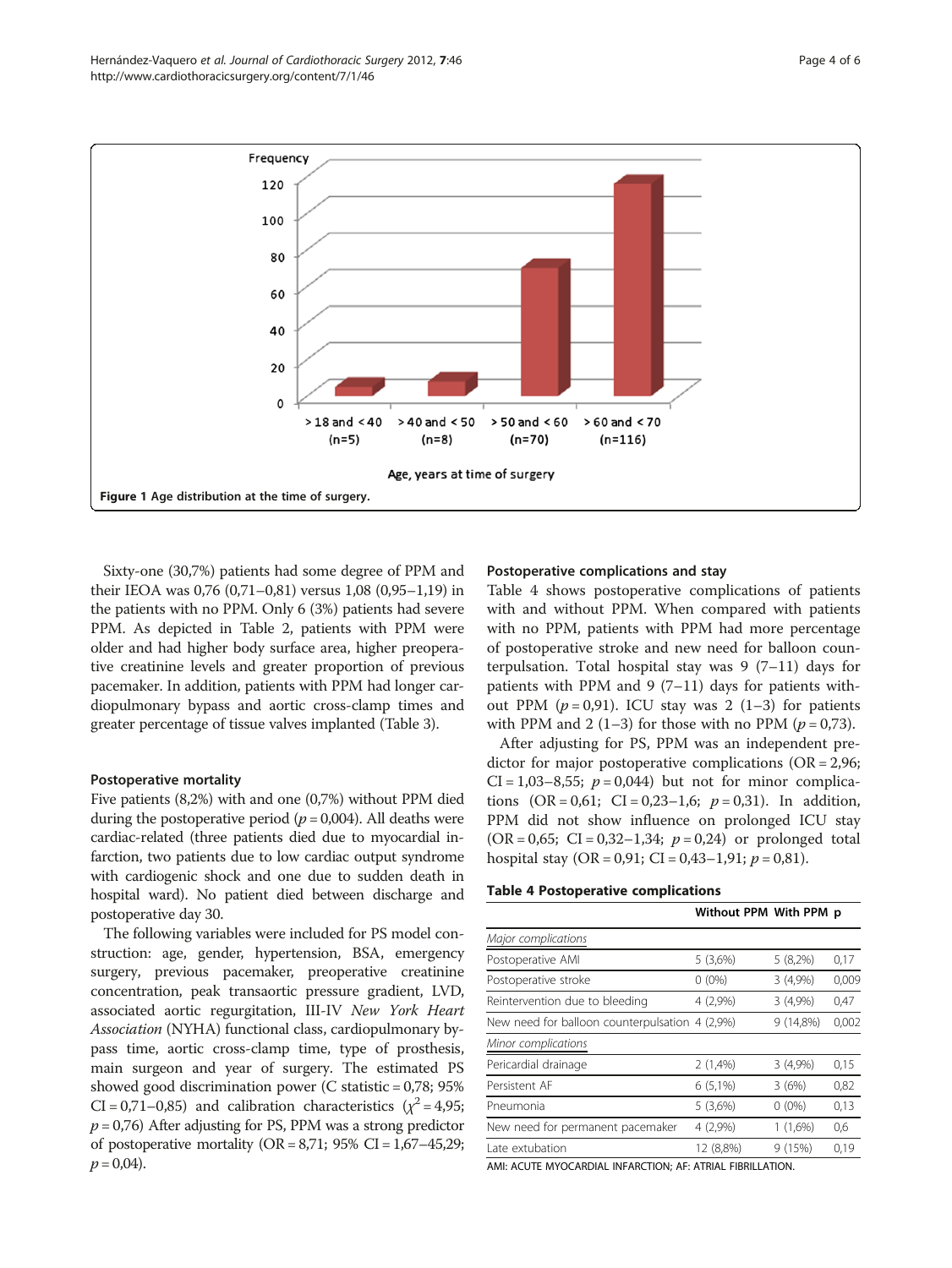## **Discussion**

The incidence of PPM in our single-centre cohort of young and middle-aged patients who underwent AVR for SAS was 30,7%. Although this is in line with the rates reported on some studies [\[4](#page-5-0),[9](#page-5-0)], these results are highly variable in the literature being present in 19–70% of patients [[2\]](#page-5-0). In addition, the influence of PPM on the outcomes of patients undergoing AVR is unknown and remains controversial. Several reasons could be argued to explain these diverging results.

First, different methods have been used for PPM calculation. Recently, in vivo EOA measurements are increasingly being selected for this purpose, but some reference authors [[5,7](#page-5-0)] still use *ex vivo* manufacturer reported EOA values, with the limitations derived from this fact [[11](#page-5-0)]. Secondly, contemporary standard AVR offers excellent early and late clinical outcomes with a low incidence of adverse events which makes it difficult to see differences. And finally, the heterogeneity of the population previously studied, so most previous reports have studied patients with other valvular diseases, ascending aortic aneurysms or concomitant bypass grafting.

It has recently been suggested that the impact of PPM could be influenced by patient baseline conditions. So, some researchers are focusing on identifying those patients who are more vulnerable to the clinical consequences of PPM. Mohthy et al. [\[8\]](#page-5-0) and Moon et al. [\[9](#page-5-0)] have found a significant negative effect of PPM on late survival in patients< 70 and< 60 years old respectively. However, at our knowledge no previous reports have studied in young patients the impact of PPM on mortality and morbidity during the early postoperative course which is probably the most vulnerable period for the left ventricle [[2\]](#page-5-0).

#### Impact of PPM on early mortality

Although it is of utmost importance to assess the impact of PPM on early mortality after AVR, findings across several studies show conflicting results. This is often due to the wide heterogeneity between studies. As aforementioned, there are at least 2 different mismatch entities (severe and moderate PPM), several parameters used to calculate PPM (in vivo or ex vivo EOA values) and several cut-off points to consider its existence.

Bridges et al. [\[20](#page-5-0)] published the largest study on PPM, which analyzed data acquired from a total of 42.310 patients undergoing isolated AVR. Small EOA were reported to be associated with increased operative mortality, but among patients receiving the same prosthesis model and size, those patients with a larger BSA had better outcomes. It was speculated that the impact of PPM on short term mortality may be less important than several unmeasured confounding variables, including the BSA.

Urso et al. [\[6](#page-5-0)] have recently reviewed the concept of mismatch as a risk factor for early and mid-term mortality after AVR. These authors found no association between PPM and early outcomes. However, it should be noted that the patient population was elderly with a median age of 72. Other authors as Blais et al. [\[4](#page-5-0)] or Rao et al. [[5](#page-5-0)] studied large series of patients undergoing AVR and found that PPM was a significant predictor of early mortality.

Our findings, in a consecutive series of 199 young and middle-aged patients (median age of 62 years) with a low early mortality rate, suggest that even moderate PPM, negatively impact on early postoperative survival after isolated AVR for SAS.

#### Impact of PPM on postoperative complications

Although mortality is the most important postoperative adverse outcome, lower morbidity rates are essential for adequate patient recovery and quality of life. In fact, the presence of excellent perioperative outcomes after AVR, factors possibly affecting the longer term functionality gain more and more importance. Our study showed that in young patients undergoing AVR, PPM is associated with major complications, mostly at the expense of postoperative stroke and new need for balloon counterpulsation. In this sense, Nozohoor et al. [[7](#page-5-0)] reported that PPM was a predictor of postoperative neurological events in general population undergoing surgery. The authors argue possible reasons for this finding, such as a more cumbersome surgical procedure in those patients with small aortic annuli and extensive calcification who are prone to PPM. In addition, the increased post-prosthetic turbulence may induce rupture of calcified plaques with subsequent embolization. However, Yap et al. [[21](#page-5-0)] did not find an association between PPM and stroke, prolonged ventilation and prolonged ICU or hospital stay.

Our study failed to demonstrate significant association between PPM and prolonged hospital stay. An underpowered analysis or the absence of differences in minor complications could have played a key role in this finding. Moreover, further studies with larger number of patients will be necessary to define which specific complications are related to PPM.

#### Clinical implications

The major finding of this study is that PPM is an important and independent risk factor for short-term mortality in young and middle-aged patients undergoing AVR. The practical implications of these findings are important given that PPM is not a rare occurrence with a prevalence in the literature between 19 and 70% [\[2,19,22](#page-5-0)].

Furthermore, as opposed to other predictors of shortterm mortality, moderate-severe PPM can be largely avoided with the use of a proper preventive strategy at the time of operation [[19,22,23\]](#page-5-0).